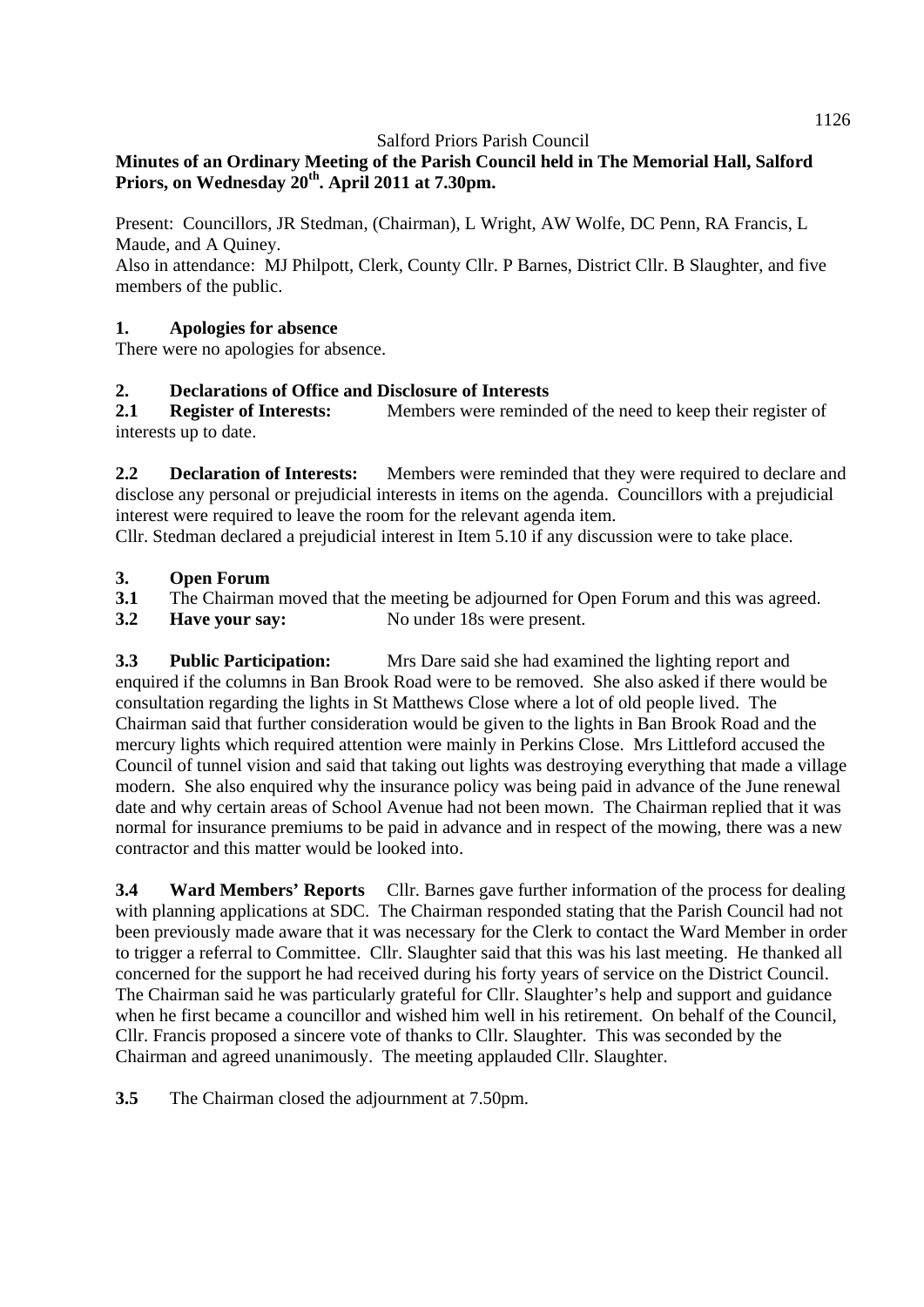# **4. Minutes**

**4.1** The Minutes of the Ordinary Meeting of the Parish Council held on Wednesday 16<sup>th</sup>. March 2011 at 7.30pm at The Memorial Hall, Salford Priors, were approved and signed by the Chairman.

Council agreed to consider the Draft Minutes of the Annual Parish Meeting at the May meeting.

# **5. Clerk's Progress Report for consideration by Council**

# **5.1 Support for Bidford library**

The Clerk reported that a letter opposing closure was sent to Warwickshire County Council and copies were circulated to Bidford PC, and County and District ward members. A response had been received in which the librarian has said she will inform us of the criteria used in her analysis.

# **5.2 Light at Shady Nook**

The Clerk had made numerous attempts to contact Keith Matthews to find out what is happening about this pole but without success.

# **5.3 Gritting of School Road**

Correspondence had been exchanged and WCC had agreed to consider the request for School Road to be included in the gritting schedule. Further information was awaited.

# **5.4 Evesham Road VAS**

The 40mph VAS has been repaired and the new 30mph VAS has been placed in position had not yet been connected by EON. The Clerk was asked to chase this with WCC and Cllr. Barnes.

# **5.5 Mesh to bridge parapet**

There has been no progress on this item in spite of having been informed that an order has been placed with the WCC contractor.

# **5.6 Parking at Dunnington School**

The Clerk reported that a further letter had been sent to Katrina Pedlar copied to Cllr. Barnes. Chris Fossey, Road Safety Liaison Officer had replied offering to meet the Council and in view of the Clerk's imminent hospital treatment, Cllr. Wright agreed to arrange a meeting including the head Teacher, Chairman of Governors, Cllrs. Barnes and Maude, and WCC Officers. Cllr. Quiney said that whilst he had not noticed a problem when he drove past in the mornings he could not comment on problems in the afternoon.

# **5.7 Affordable Housing**

Item to be considered at 10.1.

# **5.8 Bus Shelter at Hedges Close, School Road**

The Clerk reported that all matters had been resolved and installation was planned for early July.

# **5.9 Street signage at Fern Close, Rushford**

Cllr. Quiney had been asked to inspect the site and advised that a sign just saying "Fern Close" would be appropriate.

# **5.10 Planters**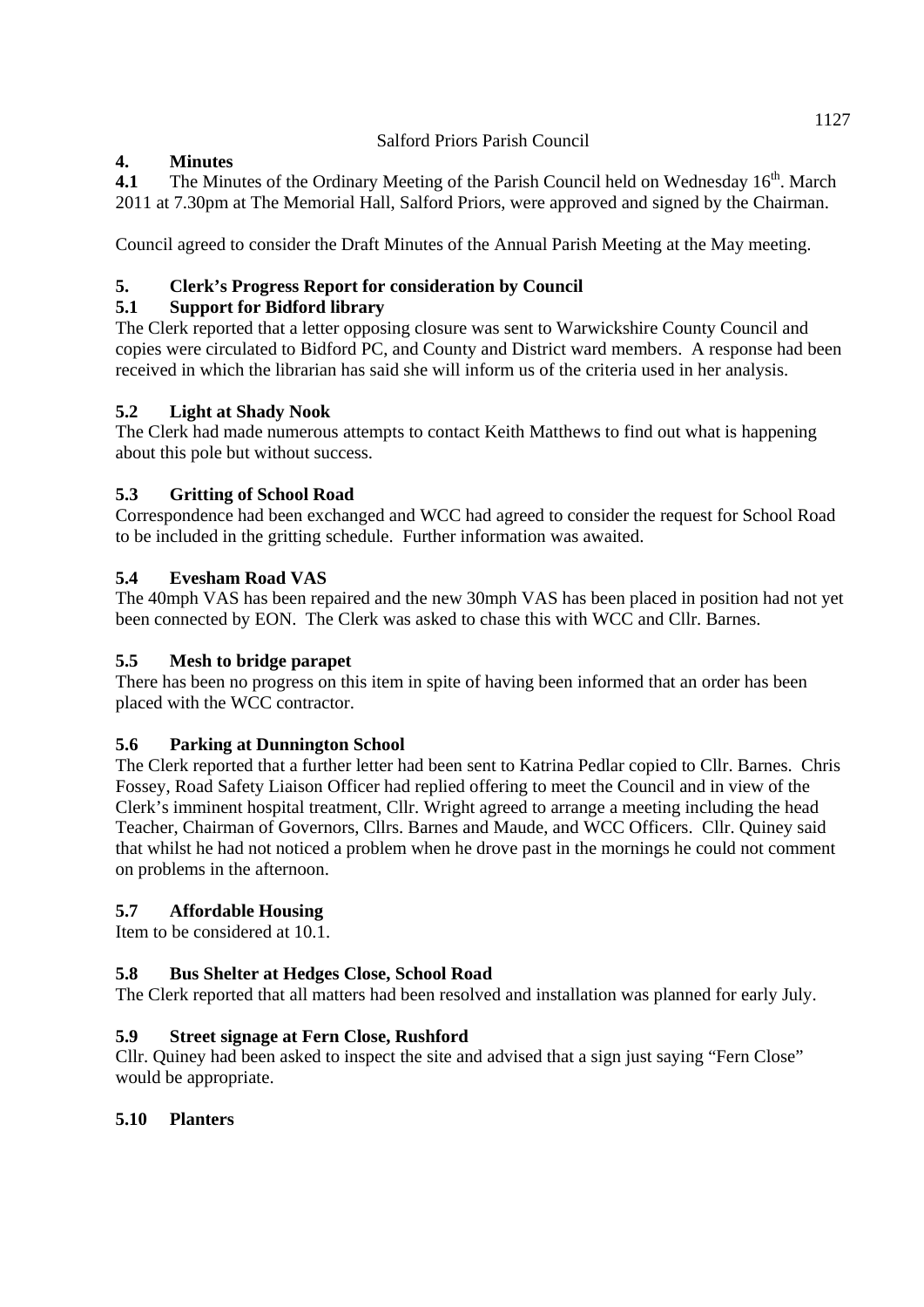The Clerk noted Cllr. Stedman's declaration of interest but said he would simply report that an order had been placed with the contractor to remove the four planters on Ban Brook Green and at Iron Cross and to restore to grass the Maureen Edmunds bed.

# **5.11 Speed-aware request for School Road**

The Clerk reported that WCC had been informed of the Council's interest and the tests in School Road will be requested following the May meeting.

# **5.12 Drainage of Broom Lane**

The Clerk reported that WCC had agreed to jet the gullies but the other issue was the clearing of the ditches that the gullies run into. The Clerk was asked to write to Ragley and the SDC flood engineer accordingly.

# **5.13 Street Nameplate, School Avenue**

SDC has stated that it is no longer policy to include "leading to" on road signs and they have declined the Council's request to include TOPs and the Playing Field on the sign for School Avenue. SDC suggested a brown finger post sign. The Clerk was asked to explore the provision of this sign with SDC.

# **5.14 Open land at Dunnington**

Steven Lyon of Ragley Estate had informed the Clerk that the land is tenanted and the Council's concerns have been relayed to the tenant. The tenant has assured Mr Lyon that the land will shortly be ploughed and crops planted. Council agreed this matter was now resolved.

# **5.15 Wooden seat in Churchyard**

The Clerk informed the Church Warden of the broken seat in the churchyard, this matter was now resolved.

# **5.16 Sewerage along B4088**

The Chairman reported that the survey has almost been completed and a report will be sent to Severn Trent in June. It will be their decision as to what they wish to do but if they decline to take action there will be an opportunity to appeal to the Environment Agency

# **6. Planning general**

# **6.1 Letter to Grant Shapps, Minister for Housing and Local Government.**

The Clerk confirmed that he had written to the Minister and an acknowledgement had been received that the Council's views regarding planning for trees would be taken into consideration.

# **6.2 Worcestershire CC, Waste Core Strategy Publication Document**

The Clerk reported that the Waste Core Strategy for Worcestershire was out to consultation. The Council had made a detailed response to the draft consultation and the comments made then had been addressed in the new document. New developments would generally be located on industrial estates and particularly in the north of the county where the main waste arisings occurred. The county expected to be self sufficient by 2027 for all types of waste. The use of mineral workings would only be allowed where a clear operational relationship was demonstrated. Council decided not to make any further representations.

# **6.3 Warwickshire CC, Waste Core Strategy, Emerging Spatial Options Consultation**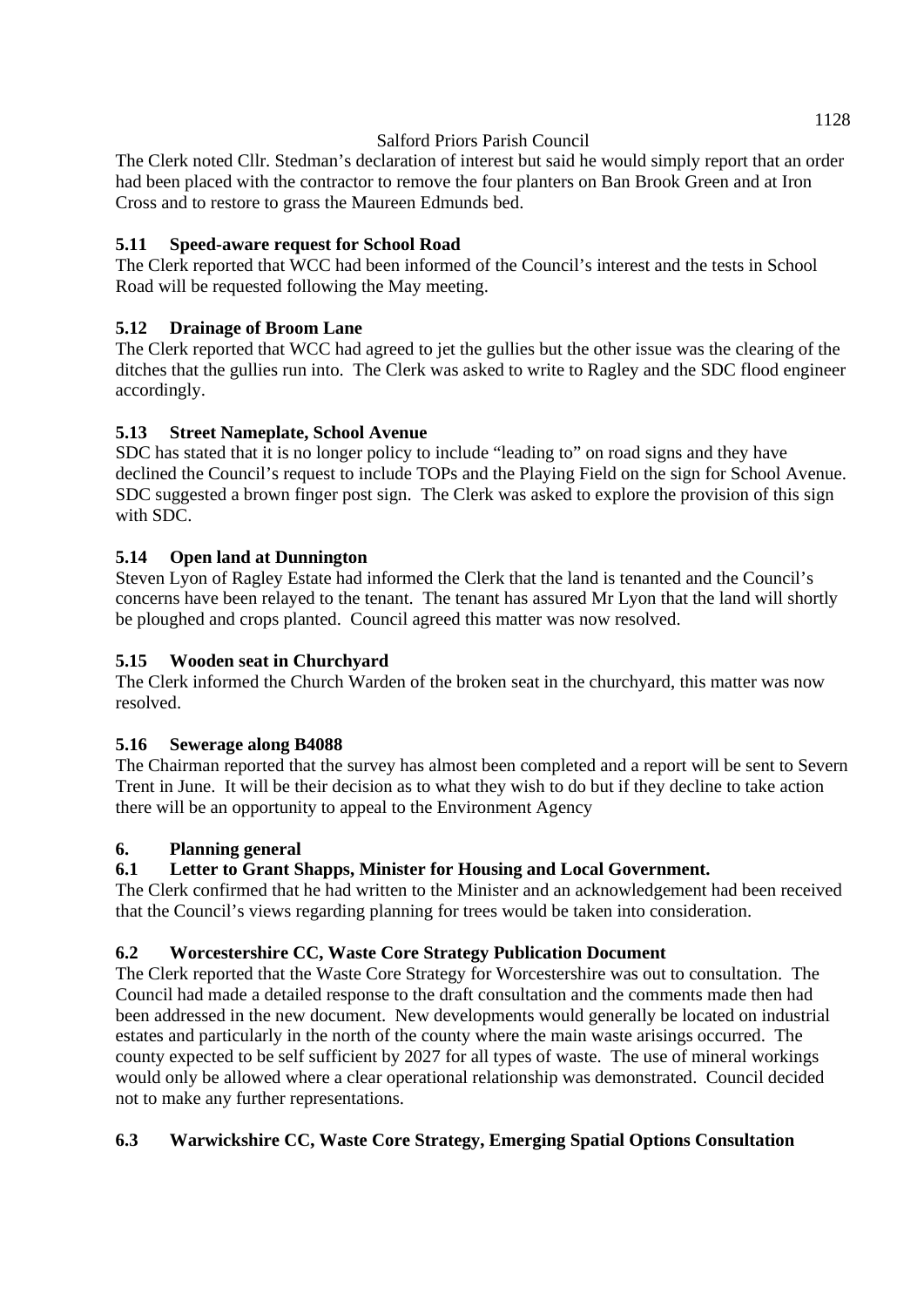The Clerk reported that Warwickshire CC had not yet developed a preferred locational strategy; this would be considered later. Sites would be developed where they are close to good transport links and also to major population centres. A series of spatial options were presented, all based on the use of industrial estates, brownfield industrial land, and existing waste management facilities. Council decided not to make any further representations at this stage.

# **6.4 Emergency Planning Enforcement**

The Clerk reported that SDC had set up emergency arrangements for reporting unauthorised encampments during the Spring and Summer Bank Holiday periods. Councillors were circulated with details.

# **7. New Planning Applications to receive**

**7.1 11/00370/FUL** – Erection of solar panels on flat roof garage at Slatters Mill, Station Road, Salford Priors, Evesham WR11 8UX, for Mr Walter Thomson.

The Clerk reported that, following circulation by e-mail to councillors, a statement of "no representations" had been made to the planning authority.

**7.2 11/00599/FUL** – Replace existing single storey building with new two storey extension and single storey sun room and new front entrance porch at 28 School Road, Salford Priors, Evesham, WR11 8XD for Mr N Clayton.

The Clerk reported that, following circulation by e-mail to councillors, a statement of "no representations" had been made to the planning authority.

**7.3 11/00846/VARY** – Removal of condition 4 of planning permission ref. 09/02038/FUL (bedsit to be used as staff accommodation ancillary to the use of the Bell Inn Public House only and not for any residential or holiday let purpose) at The Bell Inn, Evesham Road, Salford Priors, Evesham WR11 8UU for Mr David Atkinson. The Clerk was instructed to use delegated powers to respond to this application taking into account Members' views supporting the proposal in the interests of helping small businesses.

# **8. Planning Decisions**

Council noted the following planning decision:

**8.1 11/00389/FUL** – Single storey side extension at 8 Garrard Close, Salford Priors, Evesham, WR11 8XG for Mrs Wendy Goldthorp.

### **Permission granted**

# **9. Footway Lighting**

# **9.1 Consideration of the outcome of the trial of switching off some of the footway lights.**

The Clerk had circulated a report setting out the outcome of the trial and the consequences thereof. A copy of the report is attached to these Minutes as Appendix B.

In introducing the report the Chairman said that the Annual Parish Meeting was the culmination of the switch off trial when he thought the Council would receive a large delegation of parishioners offering solid reasons for the lights to be restored. This was not to be, as almost all comments were aimed at doubting the information that had been received over the last 7 months or questioning the integrity of data that had been considered such as pole ownership. The Chairman said that over the period many residents had expressed support for the switch-off. There had been great concern initially because people's environment was being changed but he now felt there was a mandate to change. He said that the last seven months had been overwhelming in information gained with very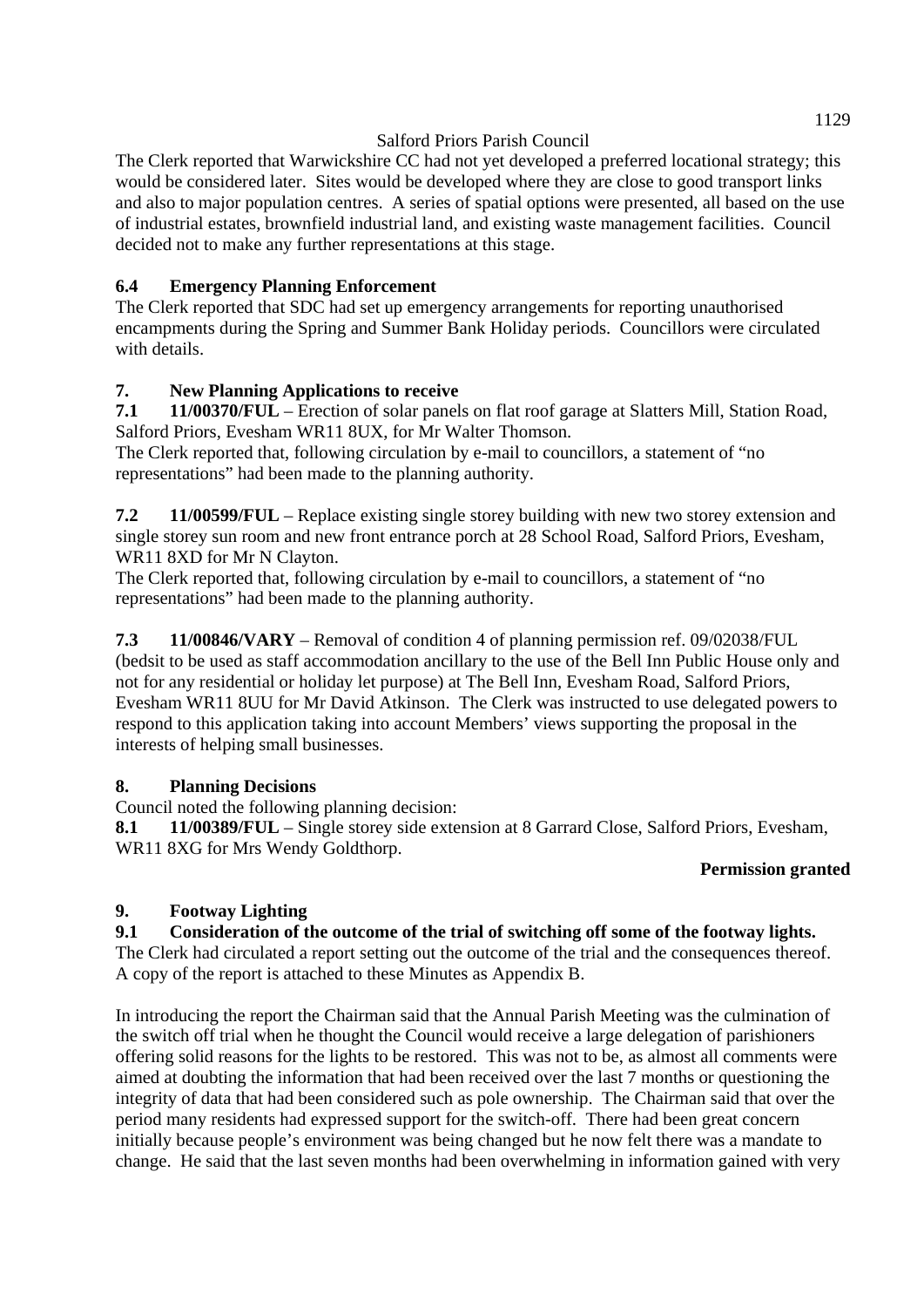many issues having been solved. He considered that the Council was now very well placed to conclude the switch off trial and he urged members not to defer any of the clerk's recommendations but to consider and conclude the current trial and allow the future of the other parish lights to be brought onto the council's agenda in the near future.

The Chairman led the Council through the Clerk's report and Council made the following resolutions:

Council considered the ownership of the poles and concluded that it was almost certain that the poles were the responsibility of the Parish Council; however, the legal ramifications of proving that anyone else other than the Council was liable for the poles was outside the Council's resources and time constraints. Accordingly, Cllr. Wright proposed, Cllr. Wolfe seconded and it was agreed by six votes to one **that the Parish Council does not pursue the ownership issue further.**

Council considered the insurance issue and the letter from AON indicating that public liability insurance could be withdrawn in respect of the wooden poles. The Clerk's request to the insurers to maintain cover whilst the matter was resolved was noted and Cllr. Wolfe proposed, Cllr. Wright seconded and it was agreed unanimously, **that the Parish Council ensures as far as possible that Public Liability insurance is in place at all times for its assets.**

One option that had been considered was that of testing the poles. However, it had proved impossible to find a testing consultant who could certify the future life of the poles and Cllr. Francis proposed, Cllr.Penn seconded and it was agreed unanimously, **that the Parish Council accepts that testing the poles is not a viable option.** 

The Parish Council had investigated the possibility of directly replacing the poles but information from Central Networks had shown that the rules for new connections had changed in the 45 years since the lights were originally installed and Cllr. Wright proposed, Cllr.Wolfe seconded and it was agreed unanimously, **that the Parish Council accepts that it is not a practicable option to directly replace the wooden poles and lights.** 

The Chairman noted that the Clerk had stated in his report that the council found itself in a situation where it was the owner of certain assets, that is the lights and wooden poles, which were erected some 45 years ago and were now in a derelict state. It was known that some poles were in poor condition and all had been described by Central Networks as "suspect". Also, many of the lights themselves were in poor condition and spares were possibly no longer available. However, the overriding consideration was that the insurers would not continue to provide Public Liability cover for the poles. Testing was not an option, replacement was not a practicable option, the only option was the complete removal of all the poles. Cllr. Wright proposed, Cllr. Francis seconded, and it was agreed unanimously, **that all the wooden poles and lights be removed as soon as possible.** 

Regarding the lights on the Ban Brook estate the Chairman said that further consideration should be made in respect of budgets due to the potential high cost of disconnecting and then removing the wooden poles. He suggested that any decision on the Ban Brook lights should be deferred until the conclusion of the wooden pole removal. Furthermore, he said it may be advantageous to consider the whole lighting scheme on the estate as some responders to the questionnaire recommended removal of all the lights. The Chairman proposed, Cllr.Francis seconded, and it was agreed unanimously, **that the decision on the four concrete posts on the Ban Brook estate be suspended pending further investigation.**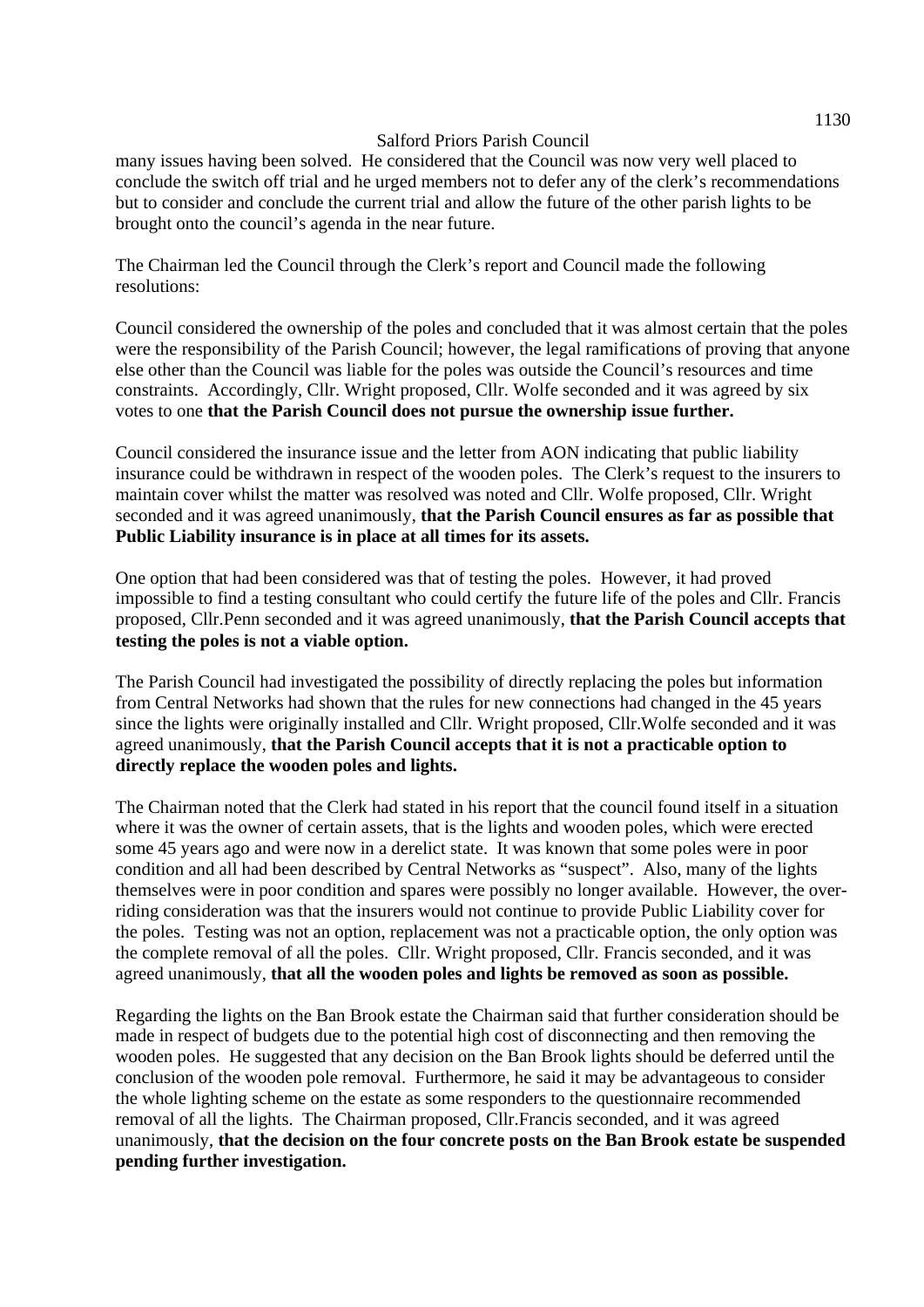The Chairman referred again to the Clerk's report and said that the Council should see this situation as an opportunity and should plan to consult the whole parish regarding the future of any lighting in the parish. The Council should consider carefully the form of this consultation and ensure that all residents are involved. All options should be considered including the possible use of solar powered lights where appropriate and the use of timers on lights that are retained. The consultation should also include the future of the eight lights in St Matthews Close, and Perkins Close which are mercury lights and are due to be phased out by 2015 under European legislation. The Chairman proposed, Cllr.Wolfe seconded, and it was agreed unanimously, **that the F&GP Group should prepare a detailed plan for the Council to consider and consult parishioners about the future of any lighting in the parish.** 

Cllr. Wolfe agreed to prepare a Press Release regarding the decisions made and it was also suggested that an article could be prepared for Clerks & Councils Direct and/or the NALC Newsletter describing the Council's experiences.

## **9.2 Examination of old Council Minutes.**

Council agreed this issue had been fully covered in the Clerk's report.

### **9.3 Lighting maintenance contract.**

Council agreed to negotiate a reactive contract with PD Long together with an agreed list of prices.

### **10. Housing**

### **10.1 Information from the Rural Housing Enabler**

The Chairman referred to the e-mail from the Housing Enabler that had been circulated to all Members and said that the Tothall Lane site was the only one likely to secure funding. Cllr. Quiney asked why sites 4 and 6 had been discounted and the Chairman responded that Members wanted to leave a gap in the village and also that the cost would be excessive. Cllr. Wright expressed concerns regarding the creation of a precedent in extending the village but the Chairman said that the whole point of an Exception Site was that it did not create a precedent. Cllr. Wright asked why the allotments site had been discounted and was informed that this was because of access constraints. Cllr. Wolfe referred to claims of 500 houses being planned for Salford or Bidford in the Local Development Framework but this was dismissed as scare-mongering. The Chairman proposed, and it was agreed unanimously that the Tothall site should be supported.

### **11. TOPs**

### **11.1 TOPs Constitution**

The Clerk reported that the formal Constitution document had now been signed by all parties.

### **11.2 New doors to main entrance**

The Clerk reported that an order had been placed with New Look Conservatories.

### **11.3 Electricity supply**

The Clerk reported that he had contacted U-Switch and obtained a favourable price for electricity supply with EDF Energy that would be paid by monthly direct debit. The new price was almost half the existing price with npower. Council approved the Clerk's action.

### **12. Playing Field**

### **12.1 Playing Field weekly safety reports.**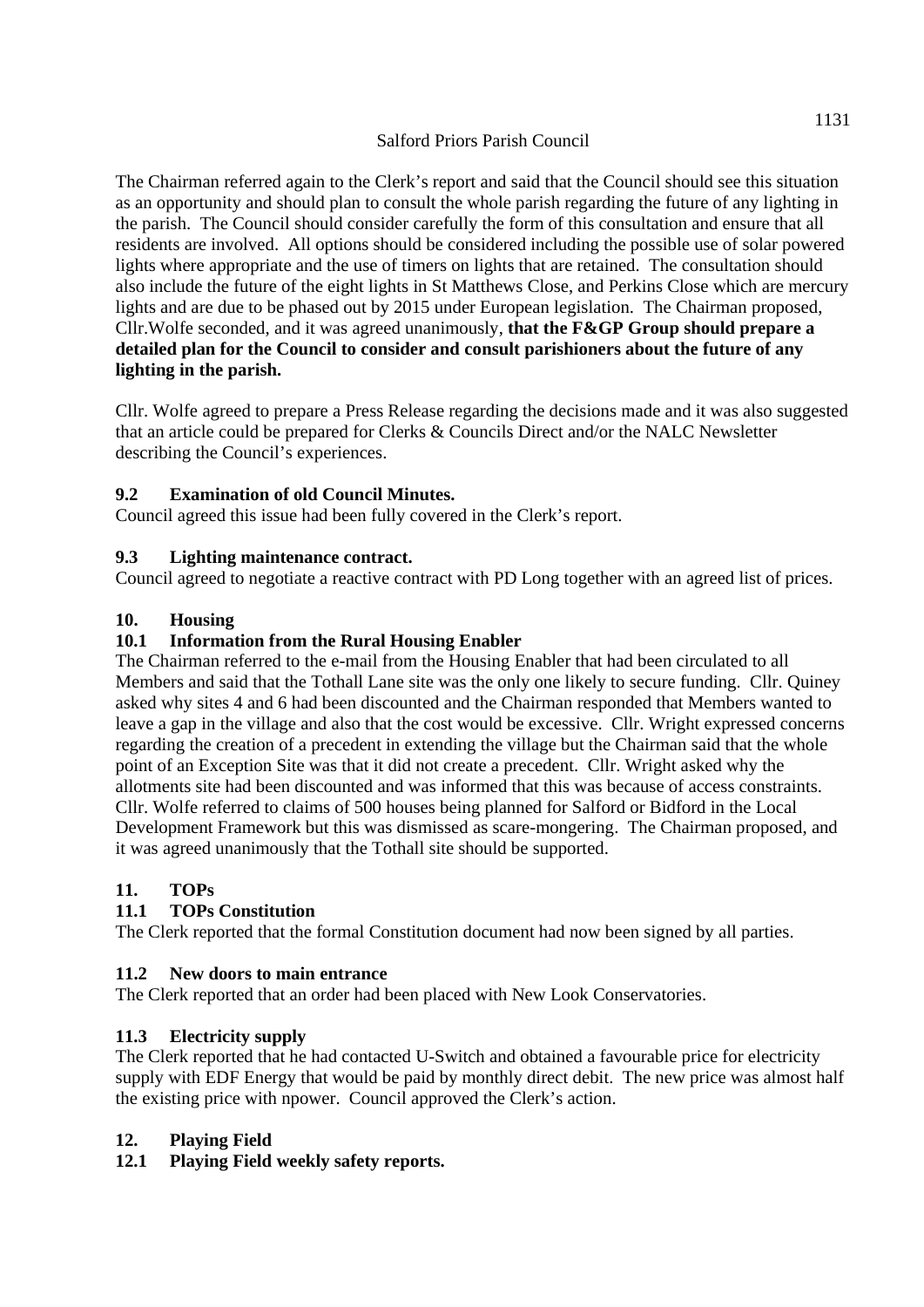The Clerk reported that he had received reports from Cllr. Quiney dated 10.04.11, 3.04.11, 28.03.11, 21.03.11, and 13.03.11. Cllr. Quiney said that the broken glass continued to be a great problem and Cllr. Wolfe suggested photos could be included in the next newsletter. It was suggested that the Youth Club could be shown the photos but Mrs Dare from the floor said that membership was now much younger than previously and might not be able to help identify or influence older children.

# **12.2 Alterations to the solar lights**

The Clerk reported that PD Long had adjusted the lights for British Summertime. Council agreed to defer consideration of changes to the lights to a later meeting.

# **12.3 Letter to police**

The Clerk reported that he had written to Sgt. Moss on  $28<sup>th</sup>$ . March regarding the drinking by the play area but no response had been received. Council asked the Clerk to write again enclosing copies of the photos. It was also suggested the matter could be taken up at the next Community Forum.

## **13. Highways**

## **13.1 Quotations for refurbishing the wooden seats**

The Clerk informed Council that further quotations had been sought from GTL Services and from PPI. A quotation had been received from GTL and as this was more favourable than the quotation considered at the previous meeting Cllr. Wolfe proposed, Cllr. Maude seconded and it was agreed that an order be placed with GTL services in the sum of £460.

### **13.2 Letter from SDC regarding highway verge cutting.**

The Clerk had circulated a letter from Stratford DC indicating that they were reducing the frequency of grass cutting in the District each year over the next three years. This would affect the mowing grant payment made to the Parish Council.

### **13.3 Road damage in School Road**

The Clerk was asked to write again to WCC regarding the subsidence over a foul water drain in School Road at the Elms.

# **13.4 Temporary Traffic Lights in Station Road**

The Chairman asked the Clerk to write to WCC regarding the temporary traffic lights in Station Road that had been periodically broken down for long periods of time over a weekend causing great disruption. It was proposed that Parish Councils should be sent copies of licences issued to companies supplying temporary lights and the contact numbers of the highways officer in charge issued for emergency use.

### **14. Village Fete**

# **14.1 Report by the Cllr. Quiney**

Cllr. Quiney said there had been good attendance at the Fete Committee. There would be 50 stalls, displays, and events including a fly past by a Dakota aircraft. The Committee had requested that the grass be cut and collected before the event and also that a raffle prize should be provided. In response to a question from the Chairman Mrs Dare said that any profit from the event would be saved towards a big event for the Diamond Jubilee in 2012. The raffle prize and grass collecting will be considered at the next Council meeting.

### **15. Communications**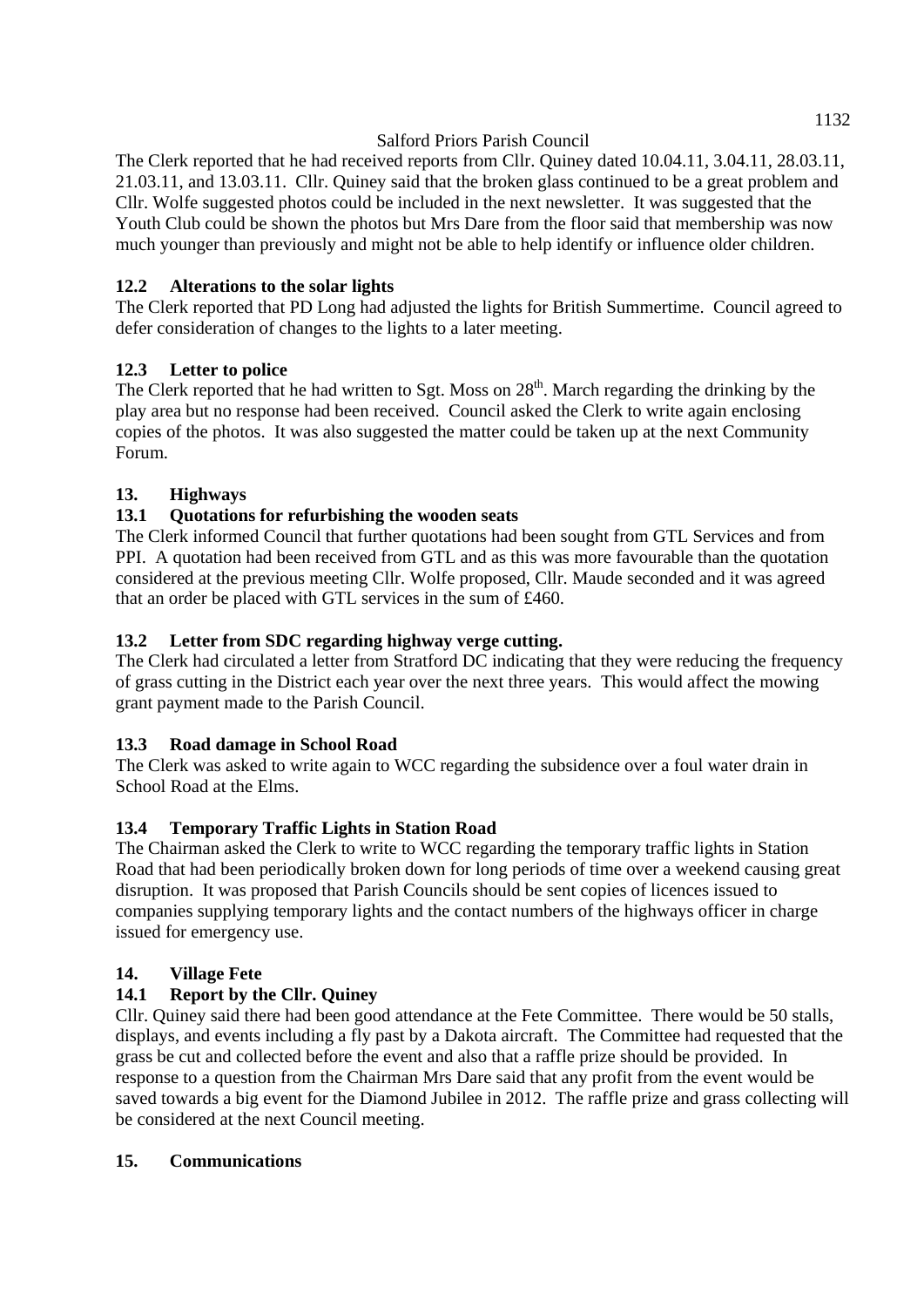# **15.1 Letter to Richard Dare, Clerk to report.**

The Clerk reported that, in accordance with the Council's instructions, he had thanked Richard Dare for his help in developing the website. Cllr. Maude said he had been tidying up the site and making additions as necessary; he asked councillors to provide suggestions for additional content on the web site.

# **16. Rights of Way**

# **16.1 Report from the Rights of Way Inspector.**

Cllr. Quiney said he had nothing to report.

# **16.2 Footpath at Wood Bevington Lane.**

The Clerk reported that he had written to Vicarage Nurseries together with a photograph regarding the obstruction to the footpath. A reply was awaited and Cllr. Quiney was asked to inspect.

# **17. Matters raised by Councillors**

**17.1** Councillors are invited to use this opportunity to report minor matters of information not included elsewhere on the Agenda and to raise items for future agendas. Councillors are respectfully reminded that this is not an opportunity for debate or decision making.

**17.2** Cllr. Francis referred to a dip in the footpath between 42 and 48 School Road and the Clerk was asked to inspect.

# **18. Consideration of Correspondence Received**

**18.1 WALC Newsletter, ADH\93 March 2011** 

Council noted the information provided.

# **18.2 WALC Training Courses.**

Council noted the information provided.

### **19. To Table**

Nothing to table.

### **20. Finance**

# **20.1 Consideration and approval of the payments and transfers listed in Appendix A.**

Council noted the income transactions in Appendix A1.

Council noted the payments made between meetings on 13.04.11 in Appendix A2, and approved the action taken.

Council considered the expenditure transactions listed in Appendix A3. Authorisation for payment was proposed by Cllr. Maude, seconded by Cllr. Wolfe, and carried. Cheques were signed by Cllr. Wright and Cllr. Quiney.

Council noted the bank transfer made between meetings on 14.04.11 in Appendix A4, and approved the action taken.

### **20.2 Annual Accounts**

The Clerk reported that the Annual Accounts had been delivered to the Internal Auditor on 6.04.11. He further reported that the Employer Annual Return had been submitted to HMRC on 19.04.11.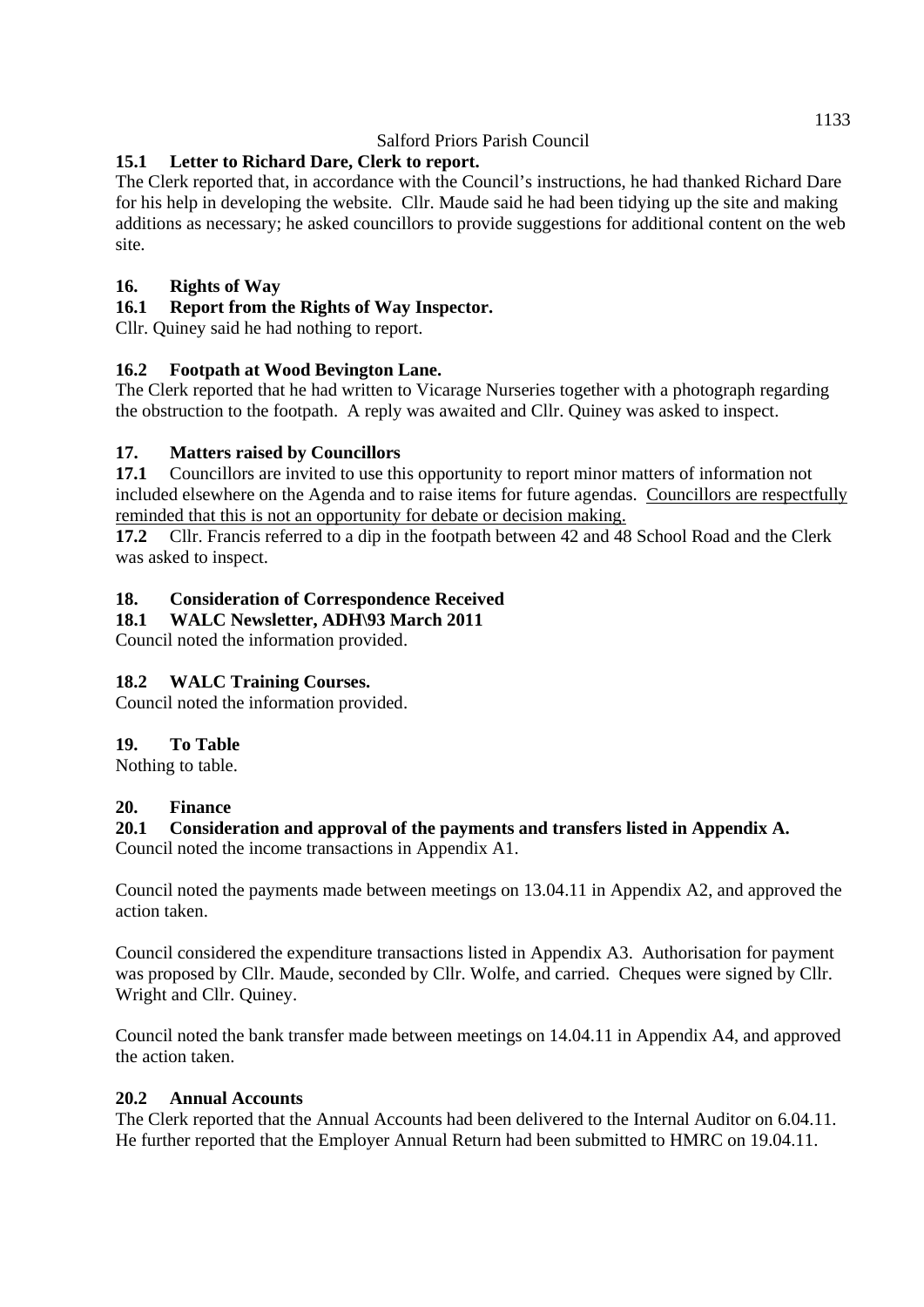The Chairman asked the Clerk to bring the Insurance Schedule, Asset Register, and Risk Assessment to the next meeting. Council agreed that the Financial Regulations should be reviewed by the F&GP Group.

#### **9.1 Continued – Quotations for removal of lighting poles**

Cllr. Stedman proposed, Cllr. Wright seconded and it was agreed that:

"In view of the confidential nature of the business about to be transacted, it is advisable in the public interest, as if members of the public were present during the consideration of such business, there would be disclosure to them of exempt information under paras 1 and 11 of Part 1 of Schedule 12A of the Local Government Act 1972, that the public be temporarily excluded and they are instructed to withdraw".

The Clerk had circulated a report describing the four quotations received from six requests to tender for the removal of the wooden poles. Two contractors declined to tender and from the four who had tendered, Roger Small was the preferred contractor.

The Clerk confirmed that Roger Small had produced all the necessary documentation including equipment to be used, public liability insurance, and experience of working on highways. Cllr. Wright proposed, Cllr. Wolfe seconded, and it was agreed unanimously, that the quotation from Roger Small be accepted.

In view of the Clerk's impending knee surgery on the following day Council agreed that this work should be put in hand immediately under the direction of the Chairman and Vice-Chairman.

#### **21. Date of Next Meetings**

Council confirmed the date of the Annual Meeting of the Parish Council at 7.30pm on Wednesday  $18<sup>th</sup>$ . May 2011 in the Memorial Hall, Salford Priors.

Council confirmed the date of the next Ordinary Meeting of the Parish Council at 7.45pm\* on Wednesday  $18<sup>th</sup>$ . May 2011 in the Memorial Hall, Salford Priors. (\* to follow the Annual Meeting)

#### **22. Closure of meeting**

The Chairman closed the meeting at 9.45pm.

Signed........................................................ Date......................................

### **APPENDIX A – Finance**

| Tn. No.      | <b>Cheque</b> | Gross   | Vat      | <b>Net</b> | <b>Details</b>                                               |
|--------------|---------------|---------|----------|------------|--------------------------------------------------------------|
| 6462         |               | 150.00  | $0.00\,$ | 150.00     | TOPs Mgt. Committee, Service Charge,<br>$1.10.10 - 31.12.10$ |
| 6463         |               | 52.00   | 0.00     | 52.00      | Mrs ME Allison, Allotment rent Plot 3                        |
| 6464         |               | 50.00   | 0.00     | 50.00      | Mrs ME Allison, Allotment deposit Plot 3                     |
| <b>Total</b> |               | £252.00 | £0.00    | £252.00    |                                                              |

#### **A1 Income transactions for approval**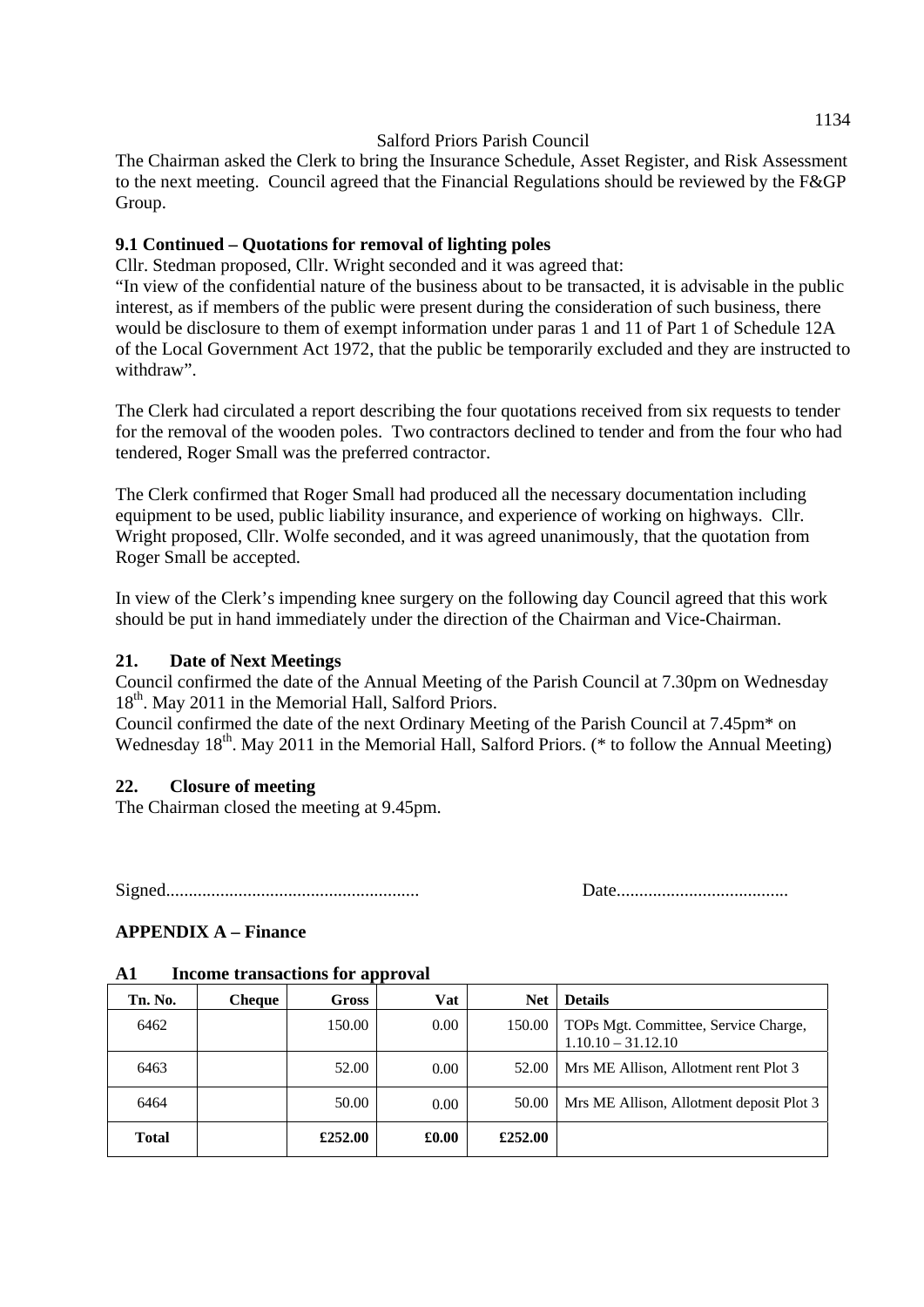| Tn. No.      | <b>Cheque</b> | <b>Gross</b> | Vat     | <b>Net</b> | <b>Details</b>                                       |
|--------------|---------------|--------------|---------|------------|------------------------------------------------------|
| 8686         | dd            | 18.99        | 2.83    | 16.16      | Plusnet, Office Broadband                            |
| 8687         | 102383        | 190.52       | 0.00    | 190.52     | Stratford DC, TOPs Business rates                    |
| 8688         | 102384        | 141.62       | 23.60   | 118.02     | Staples, Stationery                                  |
| 8689         | 102385        | 190.00       | 0.00    | 190.00     | Aden Pest Control, moles.                            |
| 8690         | 102386        | 408.00       | 0.00    | 408.00     | <b>WALC</b> Annual subscription                      |
| 8691         | 102387        | 76.78        | 12.78   | 64.00      | BT, Office phone                                     |
| 8692         | 102388        | 60.00        | 0.00    | 60.00      | Michael Hyde, deliver Newsletters                    |
| 8693         | 102389        | 270.00       | 45.00   | 225.00     | Hightrees LS, mowing contract                        |
| 8694         | 102390        | 879.41       | 143.79  | 735.62     | npower, TOPs electricity                             |
| 8695         | 102391        | 23.94        | 3.99    | 19.95      | MJ Philpott, Land Registry plan                      |
| 8696         | 102392        | 35.00        | 0.00    | 35.00      | The Information Commissioner, Data<br>Protection Act |
| 8697         | 102393        | 48.00        | 8.00    | 40.00      | PD Long, adjust solar light                          |
| 8698         | 102394        | 275.32       | 45.89   | 229.43     | Digital Copier Services, office<br>photocopier       |
| 8699         | 102395        | 536.90       | 0.00    | 536.90     | MJ Philpott, Clerk's salary April                    |
| 8700         | 102401        | 3676.01      | 0.00    | 3676.01    | <b>AON</b> Insurance Premium                         |
| 8701         | 102402        | 487.85       | 81.05   | 406.80     | npower, footway lighting power                       |
| <b>Total</b> |               | £7318.34     | £362.94 | £6955.40   |                                                      |

**A2 Expenditure transactions approved between meetings on 13.04.11** 

## **A3 Expenditure transactions for approval**

|              |        |         | . .        |            |                             |
|--------------|--------|---------|------------|------------|-----------------------------|
| Tn. No.      | Cheque | Gross   | <b>Vat</b> | <b>Net</b> | <b>Details</b>              |
| 8702         | 102403 | 145.75  | $0.00\,$   | $145.75$   | Warwickshire CC, TOPs lease |
| <b>Total</b> |        | £145.75 | £0.00      | £145.75    |                             |

### **A4. Transfers**

Transfer from No.1 account to Community account approved between meetings £7000.00 Approved by Chairman and Cllr. Wright on 13.04.11.

| A5.               | Account Balances at 12.04.11 |            |
|-------------------|------------------------------|------------|
|                   | Community a/c                | £2,399.59  |
| No.1 $a/c$        |                              | £30,716.14 |
| $\text{No.3}$ a/c |                              | £213.88    |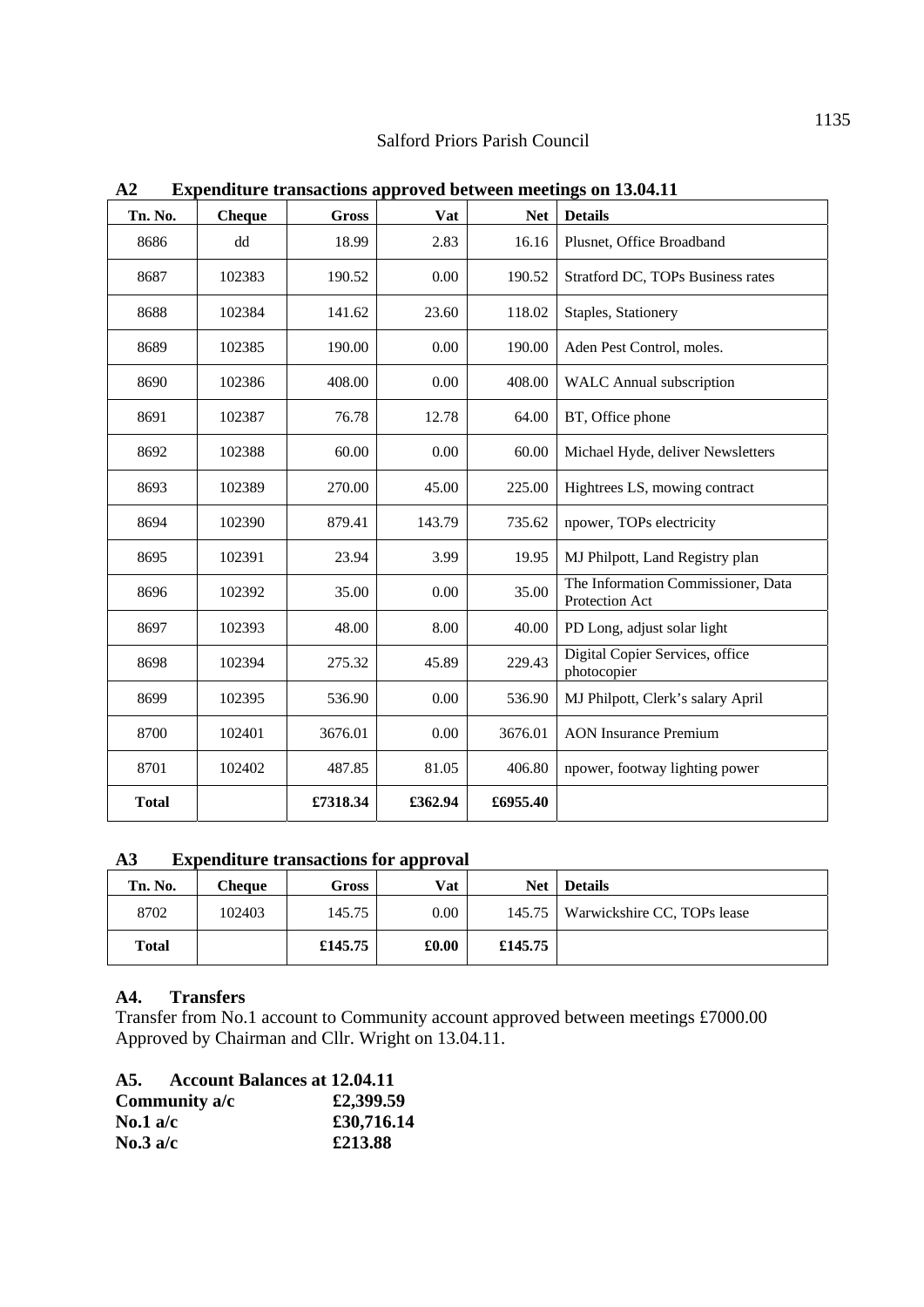#### **APPENDIX B**

**SALFORD PRIORS PARISH COUNCIL**  Meeting to be held on 20<sup>th</sup>. April **Item 9.1 FOOTWAY LIGHTS** 

#### **INTRODUCTION**

The Parish Council switched off nearly half of the footway lights in September last year. It stated that this was for a trial period to last until April 2011 when the outcome of the trial would be considered. Since September 2010 many issues have had to be examined and this report sets out the conclusions we have now reached.

#### **OWNERSHIP OF THE WOODEN LIGHTING POLES**

We cannot be 100 per cent certain, but our discussions with Central Networks and BT Openreach indicate that they are owned by the Parish Council. The poles do not show on Central Networks maps and they do not have BT physical markings on them. We understand from a Councillor in a nearby parish that their poles were installed by Midlands Electricity Board and given to the parish. This seems to be the most plausible explanation for the origin of the poles.

Searching through old Minute books is most unlikely to produce anything useful. Even if it did show that the poles originally were installed by a long gone electricity company no useful purpose would be served by this. The legal costs of proving that anyone else other than the Parish Council is liable for the poles and the time to get an outcome would be far beyond the resources of the Parish Council.

**It is therefore RECOMMENDED that the Parish Council does not pursue the ownership issue further.** If any resident wishes to travel to the Records Office and inspect the old Minute Books then that is a matter for them.

#### **INSURANCE**

The Parish Council holds an insurance policy with AON/Allianz. Under the terms of this policy the Council is obliged to disclose any information that may affect the policy. Accordingly, the Council had to inform AON that Central Networks had declared all the wooden lighting poles "suspect" and that our own inspection had shown that the tops of some poles were rotted.

AON have responded indicating that public liability insurance could be withdrawn from the Council in respect of the wooden poles. Under the terms of insurance law it is believed that this would apply from the renewal date of 1.06.11. This is a critical situation for the Council because if public liability insurance was to be removed and someone was injured the funds of the Council would be wiped out and the costs would fall to the council tax payers of the parish.

In our latest letter to our insurers we have explained that we do need to manage the situation either by removing the poles completely or by testing each pole individually. We have said that it is absolutely crucial to us that we can be assured that they will continue to provide us with Public Liability insurance cover on all these poles whilst this process is on-going. We have indicated that we would be prepared to agree a sensible time table for the necessary work and have asked AON if they will maintain our Public Liability insurance during this period.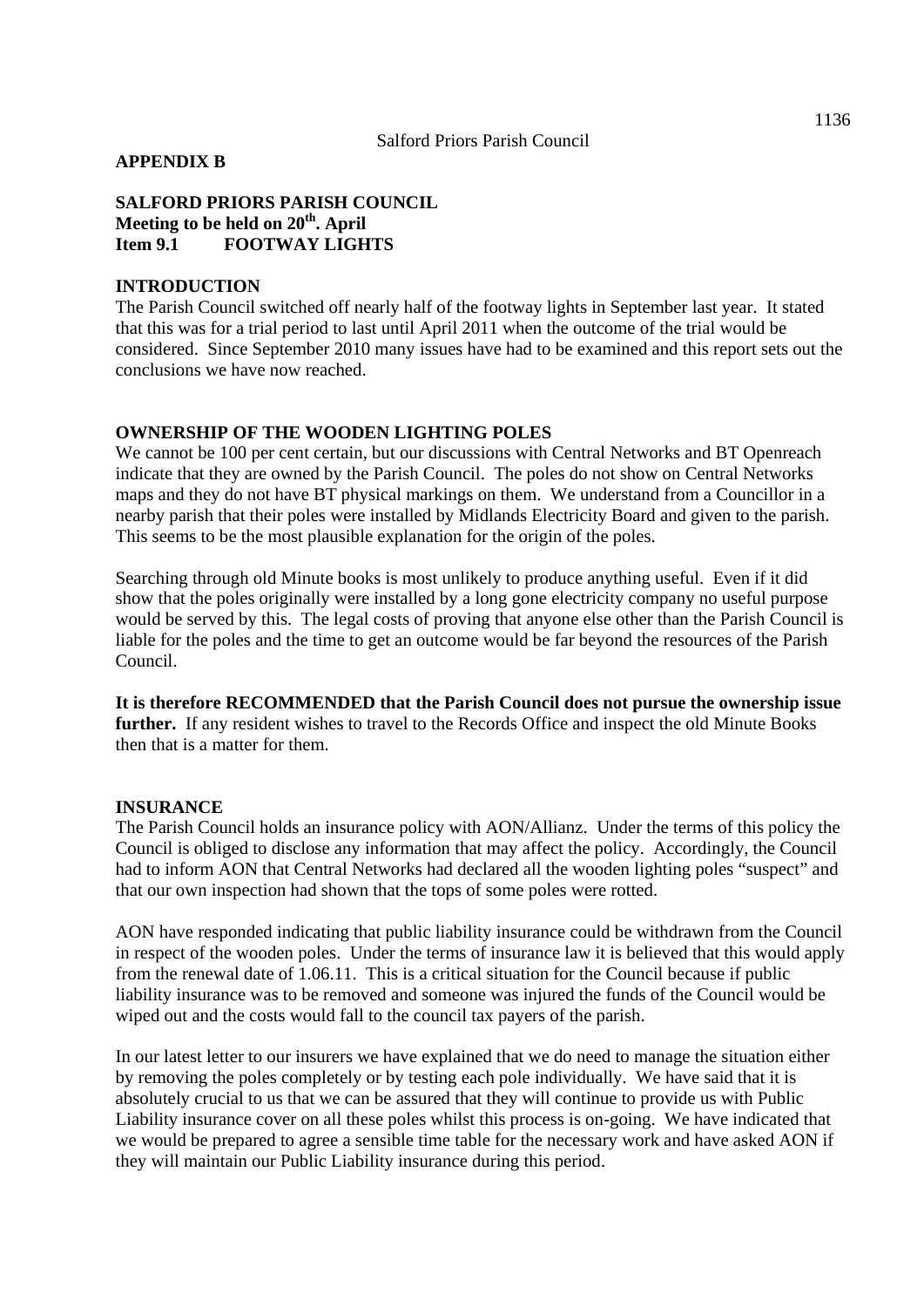#### **It is RECOMMENDED that the Parish Council ensures that Public Liability insurance is in place at all times for its assets.**

#### **TESTING**

The possibility of testing the poles has been explored. BT Openreach inspect their poles every 10 years but do not provide this service for third parties. Also, major companies such as BT will selfinsure and are able to carry risks that a very small organisation such as the Parish Council cannot. It has not proved possible to identify an independent company able to inspect and certify the integrity of the poles. In this search we have consulted trade associations and major testing companies. We found a company, Utility Technology Limited, who would inspect the poles and report on their condition but they could not give any guarantee as to their future life. Testing would be likely to cost about £3000 and to be of any use we would require a guarantee for a period of at least 5 years. We therefore consider that testing is not a practical option.

#### **It is RECOMMENDED that the Parish Council accepts that testing the poles is not a viable option.**

#### **REPLACEMENT OF THE POLES**

Direct replacement is not a straightforward option. Central Networks, has confirmed that "they would prefer to supply new connections from an underground network to avoid future inspection, maintenance, and fault repairs if it was technically possible and made economic sense. Where possible, Central Networks would prefer not to provide new connections from apparatus located on third party land as they would need to secure wayleaves and consents which might be terminated at some future time leaving Central Networks with the costs of diverting their apparatus." This means that every pole that we might wish to replace will be subject to a separate design and cost assessment and this will be dependent on the location and type of their most convenient network point. Generally, replacement connections will have to be by an underground cable to a network pole and not by an overhead line to a nearby house as is the current situation. At £50 per metre for an underground cable the cost for each light will be very high.

#### **It is RECOMMENDED that the Parish Council accepts that it is not a practicable option to directly replace the poles and lights.**

#### **CONCLUSION**

The Council finds itself in a situation where it is the owner of certain assets, that is the lights and wooden poles, which were erected some 45 years ago and are now in a derelict state. We know that some poles are in poor condition and all have been described by Central Networks as "suspect". Also, many of the lights themselves are in poor condition and spares are no longer available. However, the over-riding consideration is that our insurers will not continue to provide Public Liability cover for the poles. Testing is not an option, replacement is not a practicable option, the only option is the complete removal of all the poles.

#### **It is RECOMMENDED that all the wooden poles and lights be removed as soon as possible.**